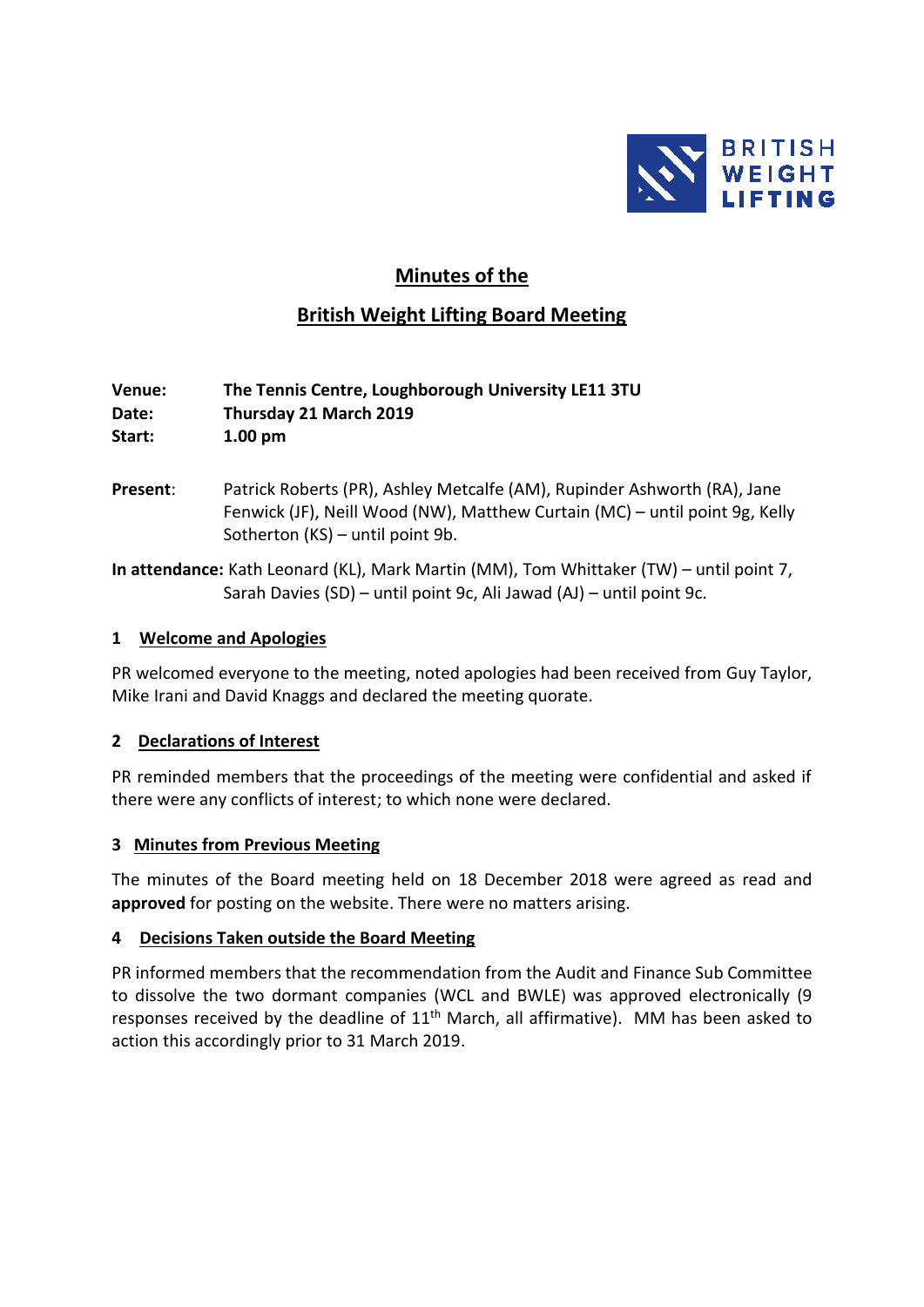### **5 Minutes and Recommendations from the Sub-Committees**

SD advised that the Athlete Representatives did not receive any of the paperwork for the meetings and PR responded that this would be discussed later in the meeting as part of the stakeholder strategy.

PR confirmed that the new Sub-Committees had now been established and asked the Chairs to provide updates.

Nominations Committee – KS reported that the Committee had recently interviewed three candidates for the position of Chair and two further interviews were scheduled. She advised that they were strong candidates, but a decision could not be made until the interview process had been concluded. It was hoped the new Chair would be appointed prior to the next Board meeting. PR thanked the Committee for the time and effort with this task.

Performance – KS advised that she had only just taken over as Chair of this Committee and at the recent meeting there had been discussions about preparing for Tokyo and selection policies reporting that it would be essential to provide clear and timely information for athletes. She noted that minutes of the meeting would be circulated in due course and that the TOR would be reviewed before the next Board meeting. It was noted that ad-hoc meetings were held to discuss team selections.

Commercial and Development – RA reported that the first meeting of the new group had been held on 5/2/19 and minutes and a written update had been circulated to the Board. She advised that the purpose of the initial meeting was to understand priorities and targets for 2019/20. The group had acknowledged that sponsorship income had not been very successful recently, despite trying different approaches, so the need to look at developing sustainable income streams for membership and courses was a priority going forward and this would require a membership review and commercialising of the course offer in order to grow both of these areas. Proposed changes to the TORs for the group had been circulated in advance and the changes were **formally approved by the Board**. It was noted that the group had a large remit so it would be necessary to be very focussed to ensure success.

Audit and Finance – NW reported that the group had met and the primary discussion was around the budget for 2019/20 and the challenges associated with this as stakeholder funding continues to reduce. Other matters discussed included the forecast for this year, Risk Register, IT security, GDPR, presentation of financial data to the Board and the reserves policy, noting a meeting had been set up with the HSBC to discuss investment options.

England – MC noted that group had discussed events and competitions especially with the run up to Birmingham 2022. There was a discussion around hosting the Commonwealth Championships in 2021 which the Board were keen to explore further. Finally, he advised the TOR would be discussed at the next meeting.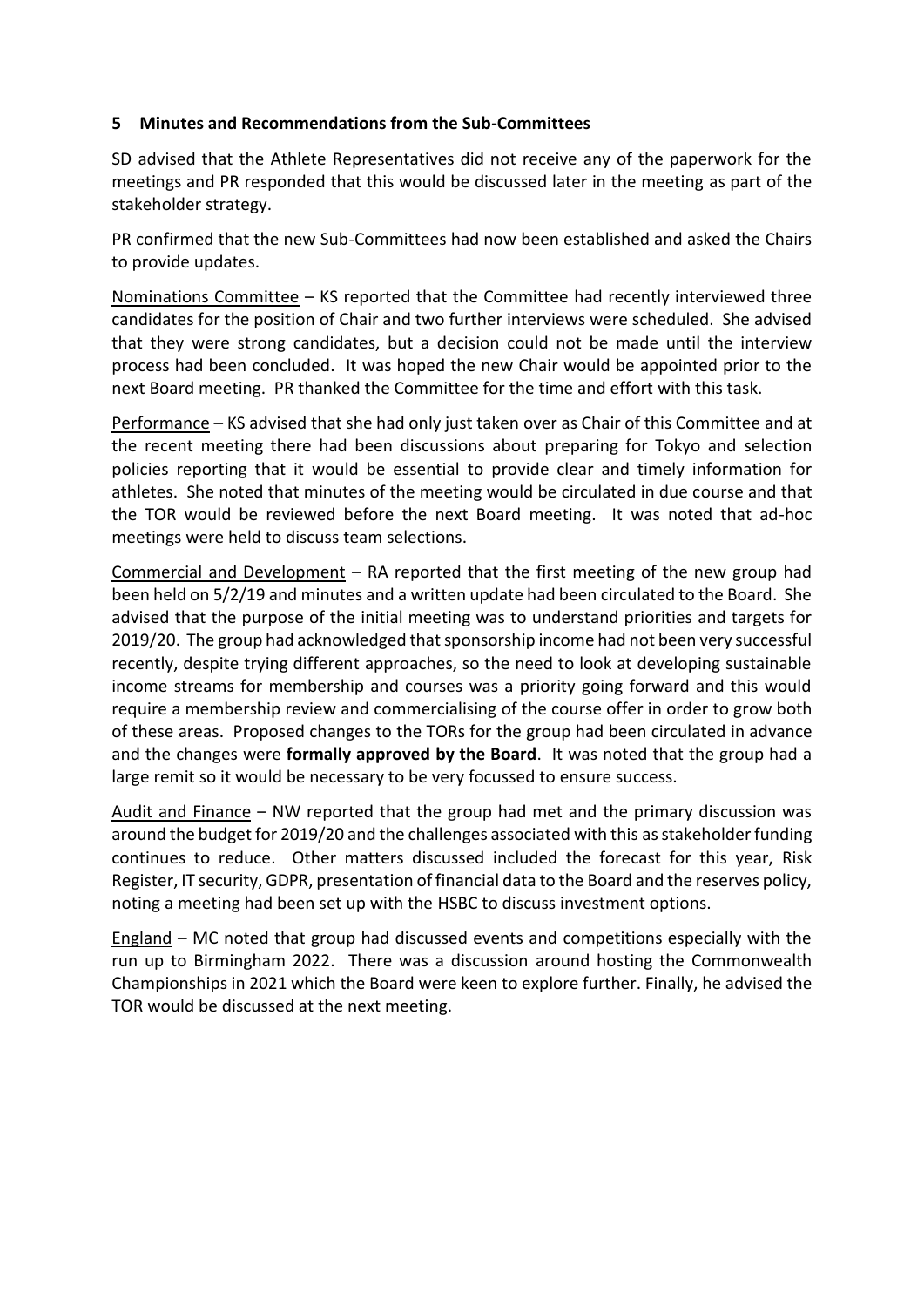# 6 **High Performance, UK Sport and Talent Update**

TW presented his report on the annual objectives and progress being made towards them in relation to the World Class Programme (WCP) for Para Powerlifting. He gave updates on the milestones, current rankings and expectations of key individuals; and provided an overview of the UK Sport mission review including strategy, systems, pathway. He also shared the findings of the most recent athlete culture health check, noting that BWL is moving to quarterly surveys

AM presented a report on Olympic weightlifting matters, in particular the England Talent Pathway which was now performing well and in line with stakeholder expectations. He gave an update on recent performances at the IWF Youth Championships in Las Vegas where all five lifters had achieved PB. He noted the largest ever squad was being sent out to the European Seniors Championships in April – 9 athletes had been funded through the UK Sport Aspiration fund with the remaining self-funded.

### **7 Sport Development, Coach Education and Sport England Review**

KL presented her report on operational performance including developments and progress relating to Workforce, Competitions, Communications, Partnership and Relationship Management, Equality, Safeguarding and Anti-doping. It was noted that stakeholder milestones were continually monitored and currently the organisation had received positive feedback and was on track to meet end of year targets. There was a discussion over the current transgender policy and PR agreed to ask Mike Irani to review this in light of recent developments and present an updated draft at the June Board meeting.

TW left the meeting **and the order of the agenda was changed at this point**.

# **9 Board Matters**

**a)** *BWL Stakeholder Engagement Strategy* – A number of legacy documents had been circulated in advance and PR asked if they were still relevant. It was agreed that the Executive would update the legacy stakeholder mapping and conduct a gap analysis against current stakeholder engagement activities to present at the next Board meeting.

This was followed by a detailed discussion around engagement with (elite) athletes. Both SD and AJ felt strongly that more attention should be paid to the athlete voice, and that the Board would benefit from a recently retired athlete being appointed; MC reminded the meeting that the organisation needed to remain athlete-centred. It was agreed that the need for greater athlete representation should be captured in the new Board Recruitment Policy (rather than the Articles of Association). After further discussion, it was agreed that the possibility of establishing an athlete sub-committee should be investigated; and that formalisation of ToRs for the current Athlete Reps be postponed pending a decision on this sub-committee.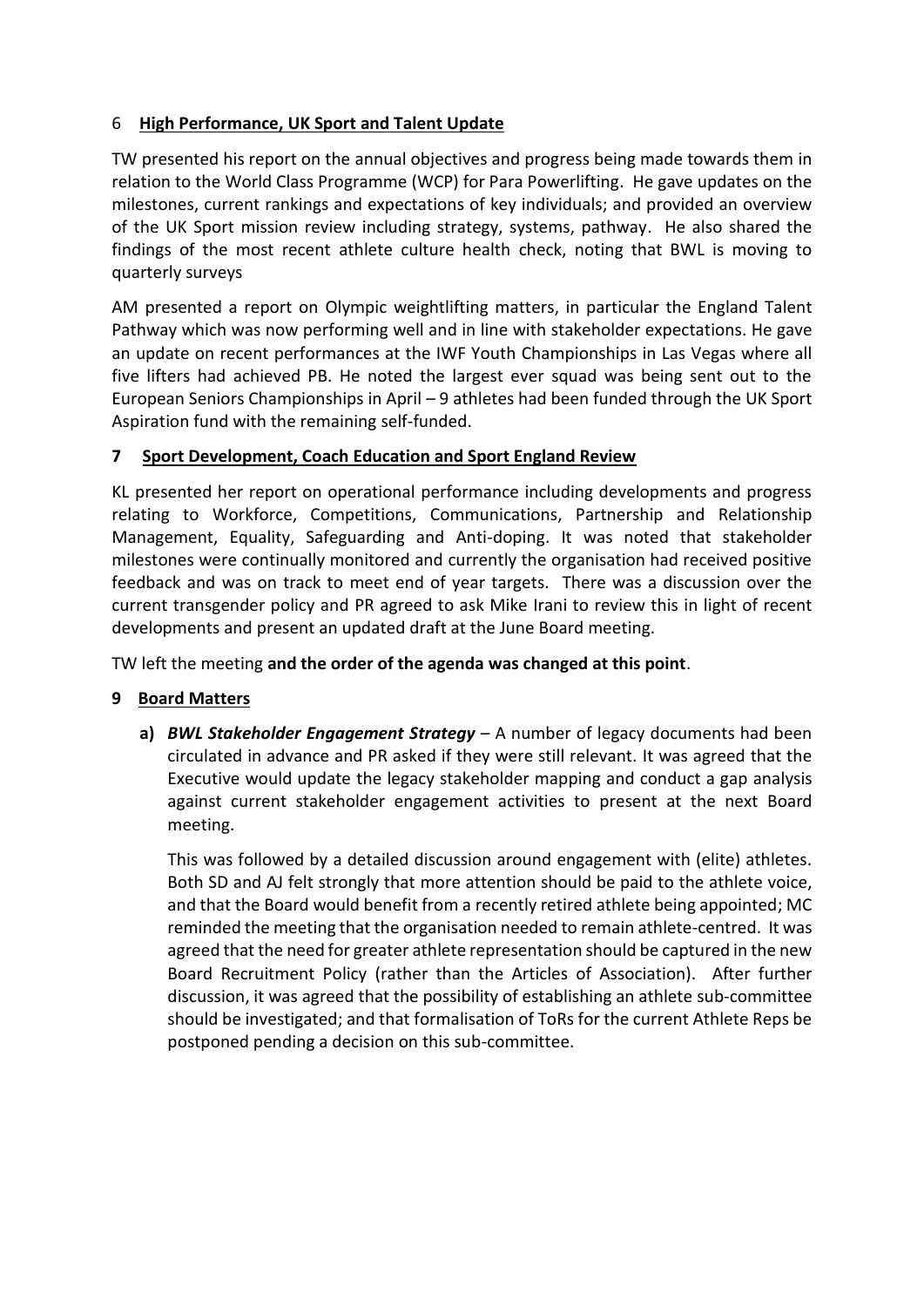b) *BWL Membership re***-***admission following suspension for ADRV* – The paper which had been circulated in advance was reviewed and it was noted that there were no guidelines from UKAD to follow, although athletes were generally allowed back into the sport in accordance with WADA rules on completion of any period of suspension. AM noted that the BWL Articles do allow for members to be suspended/dis-allowed if they bring the sport into disrepute; however, concerns were expressed about the potential for appeals to CAS. The Executive were asked to enquire what steps other NGBs are employing, source appropriate legal advice (if required) and report findings to the next Board meeting.

KS left the meeting at this point.

**c)** *Management responses to points raised at AGM 2018* – A paper had been circulated in advance and AM highlighted the key responses to the wide variety of questions posed at the meeting. It was agreed that a number of the points needed further exploration and any proposals should go to the C&D Committee for consideration.

AJ and SD left the meeting at this point.

### **8 Finance Matters and Update**

MM presented a summary of the financial performance up to January 2019 noting that: course sales were ahead of budget, commercial income remained disappointing and that there had been some savings in staff costs due to vacant positions earlier in the year. He explained the simplified reporting method of future management information which was being proposed including a net profit "Bridge Diagram". The Board approved the proposed structure for future presentations. NW confirmed the key requirement was in a very simple manner to understand the current financial and the expected year end position. PR congratulated the SLT for the financial achievements of the year.

MM gave an overview of the three budget options being proposed for 2019/20, following discussions at the Audit and Finance Sub Committee. JF noted that two of the budgets were still very optimistic especially as new staff would need to be recruited in order to achieve the increased income streams. There was a discussion over the type of role/skills required, highlighting some of the discussions which were being held by the Commercial and Development Sub Committee. The Board agreed to **approve** Budget Option C, which aims for a small profit based on concentrating on the development of education and memberships. It was agreed the Executive would continue to monitor and review further and keep the Board informed of any developments.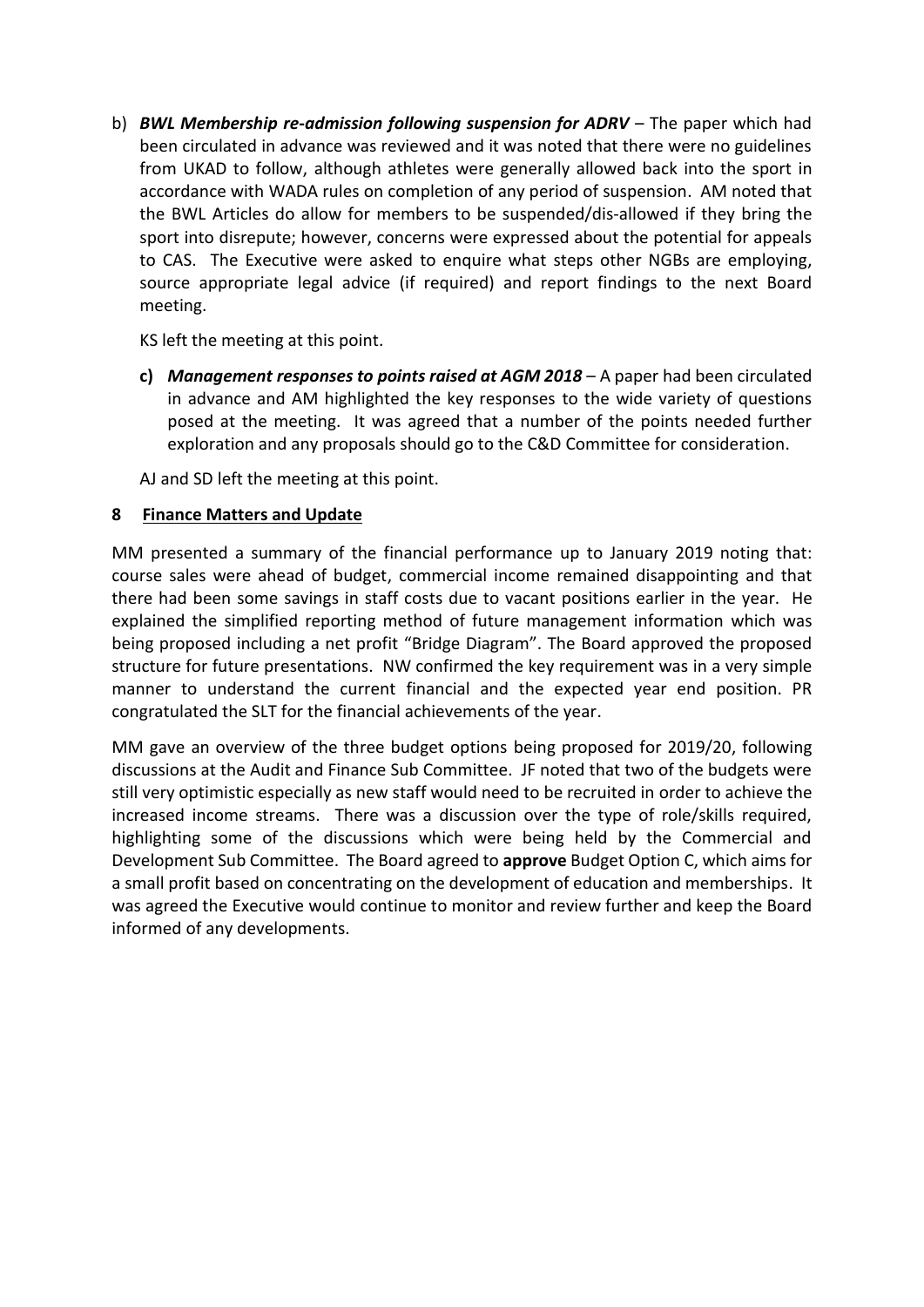#### **9 Board Matters (continued)**

- d) *UK Sport Culture Health Check* It was noted this had been covered in detail earlier in the meeting as part of the presentation with point 6.
- e) *BWL Articles* AM noted that draft revised Articles had been circulated in advance. He highlighted the key changes and there was a discussion on the balance of elected versus independent directors: AM agreed to follow up with the solicitors to ensure that the wording correctly captures both the need to remain compliant with the Code for Sports Governance and the desire for improved athlete/member representation. The new Articles were **approved**, subject to these minor changes; and it was agreed to schedule an EGM around the British Championships, in order to present the articles to the membership for their approval.

During the course of this discussion, the Board also agreed that it would be appropriate to publish details of the attendance of Board members in the Statutory Accounts from 2019-20 onwards.

- f) *BWL Board Recruitment Policy* Following the discussions around Board composition (ensuring that there was an appropriate balance between elected and independent directors) during the previous agenda item; the proposed policy was **approved.**
- g) *BWL Matters Reserved for the Board* The document was reviewed and no changes were recommended.

MC left the meeting at this point.

- h) *BWL Employees' Handbook*  AM advised that the handbook had been reviewed, rewritten where necessary and approved by the organisation's employment law advisors. It was noted that full policies would also be made available to all staff (as referenced in the Handbook). The Board **approved** the new handbook and it was noted this would be effective from 1 April 2019. NW asked MM to clarify whether there was a need to make a provision in the accounts for accrued staff holiday.
- i) *Board Self-Assessment* The updated Board skills matrix, based on the selfassessment undertaken in Jan/Fen 2019, was presented and discussed in detail. PR thanked all members for their input. It was noted that an external audit would be carried out in the new financial year: AM was asked to explore potential providers and report back to the Board in June.
- j) *Complaints Log*  AM presented the current log noting that one complaint was being investigated.
- k) *Forward Agenda*  The document was reviewed and no changes made. NW requested that electronic diary invites for Board meetings be sent out to the Board.

### **10 Risk Register Update**

The Board reviewed the latest version of the risk register, noting that it had been reviewed by the recent Audit & Finance Committee and only minor amendments had been made since the last meeting.